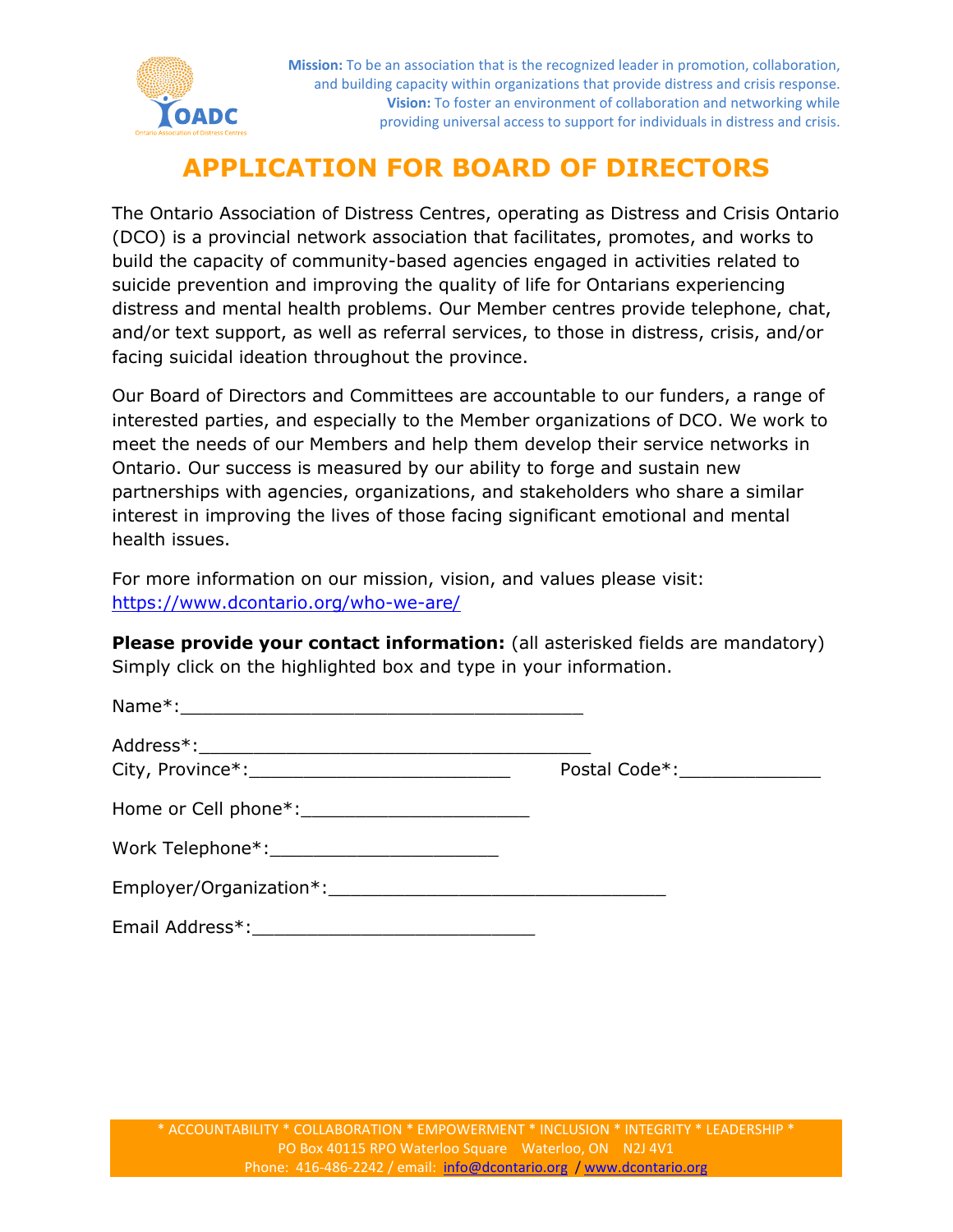The DCO Board of Directors is drawn from throughout the province and serve in their positions as either Executive Leaders or as Community Members. Each year they participate in four (4) Board Meetings in-person or VIA teleconference, an audit review meeting, the Annual General Meeting, and ad hoc meetings via teleconference as needed. All Directors are required to attend a minimum of three (3) of the quarterly meetings, the audit review, and the Annual General Meeting.

The Board functions primarily as a governance body, and occasionally the talents and skills of members are used to support our organizational directions. We ask that all Directors commit to being on the Board for a minimum of 2 years.

If you agree with the above, support the mission, vision, and values of DCO, and wish to be considered for nomination to the Board of Directors, please complete this application fully and forward it, along with a resume and three references, to info@dcontario.org. The references of only those applicants who are considered for final nominations will be contacted.

1. I am interested in offering my services to the DCO Board of Directors or one of its committees because…

**\_\_\_\_\_\_\_\_\_\_\_\_\_\_\_\_\_\_\_\_\_\_\_\_\_\_\_\_\_\_\_\_\_\_\_\_\_\_\_\_\_\_\_\_\_\_\_\_\_\_\_\_\_\_\_\_\_\_\_**

2. These are the strengths that I would bring to the DCO Board of Directors…

3. These are some perspectives or philosophies regarding emotional distress or mental health that might guide my decision making on the DCO Board of Directors…